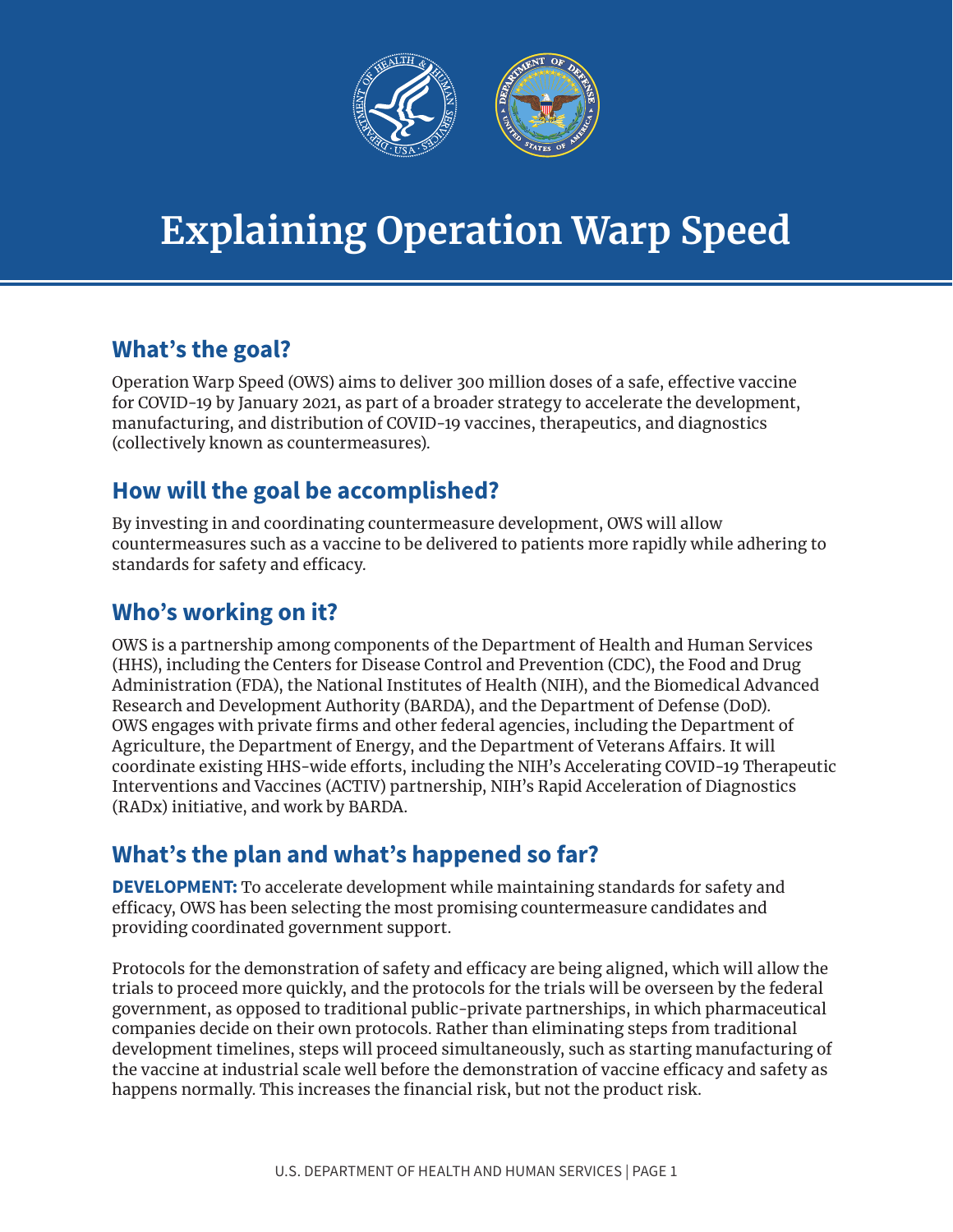Select actions to support OWS vaccine development so far include:

- March 30: HHS [announced](https://www.hhs.gov/about/news/2020/03/30/hhs-accelerates-clinical-trials-prepares-manufacturing-covid-19-vaccines.html) \$456 million in funds for Johnson & Johnson's candidate vaccine, with Phase 1 clinical trials set to begin this summer.
- April 16: HHS  $\overline{\text{made}}$  up to \$483 million in support available for Moderna's candidate vaccine, which began Phase 1 trials on March 16 and received a fast-track designation from FDA.
- May 21: HHS [announced](https://www.hhs.gov/about/news/2020/05/21/trump-administration-accelerates-astrazeneca-covid-19-vaccine-to-be-available-beginning-in-october.html) up to \$1.2 billion in support for AstraZeneca's candidate vaccine, developed in conjunction with the University of Oxford. The agreement is to make available at least 300 million doses of the vaccine for the United States, with the first doses delivered as early as October 2020 and Phase 3 clinical studies beginning this summer with approximately 30,000 volunteers in the United States. •

[As announced](https://www.hhs.gov/about/news/2020/05/15/trump-administration-announces-framework-and-leadership-for-operation-warp-speed.html) on May 15, the vaccine development plan is as follows, subject to change as work proceeds:

- Fourteen promising candidates have been chosen from the 100+ vaccine candidates currently in development—some of them already in clinical trials with U.S. government support.
- The 14 vaccine candidates are being narrowed down to about seven candidates, representing the most promising candidates from a range of technology options, which will go through further testing in early-stage clinical trials. •
- Large-scale randomized trials for the demonstration of safety and efficacy will proceed for the most promising candidates. •

**MANUFACTURING:** The federal government is making investments in the necessary manufacturing capacity at its own risk, giving firms confidence that they can invest aggressively in development and allowing faster distribution of an eventual vaccine. Manufacturing capacity for selected candidates will be advanced while they are still in development, rather than scaled up after approval or authorization. Manufacturing capacity developed will be used for whatever vaccine is eventually successful, if possible given the nature of the successful product, regardless of which firms have developed the capacity.

Select actions to support OWS manufacturing efforts so far include:

- The May 21, April 16, and March 30 HHS agreements with AstraZeneca, Moderna, and Johnson & Johnson respectively include investments in manufacturing capabilities.
- June 1: HHS [announced](https://www.hhs.gov/about/news/2020/06/01/hhs-adds-628-million-contract-emergent-biosolutions-secure-manufacturing-capacity-operation-warp-speed.html) a task order with Emergent BioSolutions to advance domestic manufacturing capabilities and capacity for a potential COVID-19 vaccine as well as therapeutics, worth approximately \$628 million.

**DISTRIBUTION:** Before the countermeasures are approved or authorized, the program will build the necessary plans and infrastructure for distribution.

HHS plans for a tiered approach to vaccine distribution, which will build on allocation methodology developed as part of pandemic flu planning and be adjusted based on experience